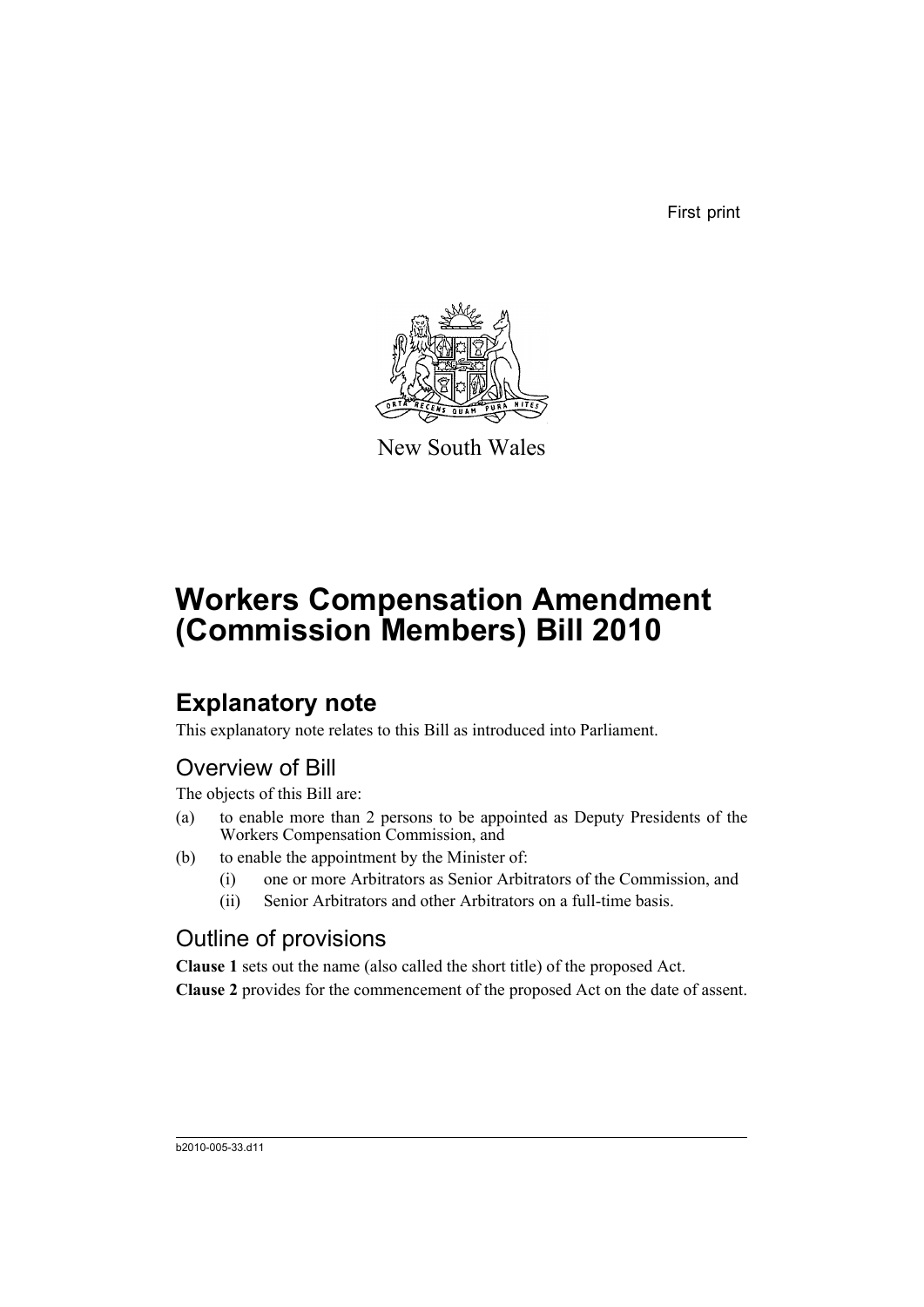Explanatory note

#### **Schedule 1 Amendment of Workplace Injury Management and Workers Compensation Act 1998 No 86**

**Schedule 1 [1]** substitutes section 368. The substituted section enables the Minister to appoint any number of Deputy Presidents to the Workers Compensation Commission (currently only two Deputy Presidents may be appointed).

The substituted section also provides that all members of the Commission are to be appointed by the Minister (currently Arbitrators are appointed by the President of the Commission).

The substituted section further provides that the Minister may appoint one or more Arbitrators to be Senior Arbitrators, either by the instrument of appointment or by some later instrument executed by the Minister.

**Schedule 1 [2]** provides that Senior and other Arbitrators appointed on a full-time basis are to be paid remuneration in accordance with the *Statutory and Other Offices Remuneration Act 1975*.

**Schedule 1 [3]–[6]** make consequential and other minor amendments relating to Arbitrators.

#### **Schedule 2 Amendment of Statutory and Other Offices Remuneration Act 1975 (1976 No 4)**

**Schedule 2** makes a consequential amendment to the *Statutory and Other Offices Remuneration Act 1975* to provide that the Statutory and Other Offices Remuneration Tribunal (and not the Minister) is to determine the remuneration of Senior Arbitrators and other full-time Arbitrators of the Commission.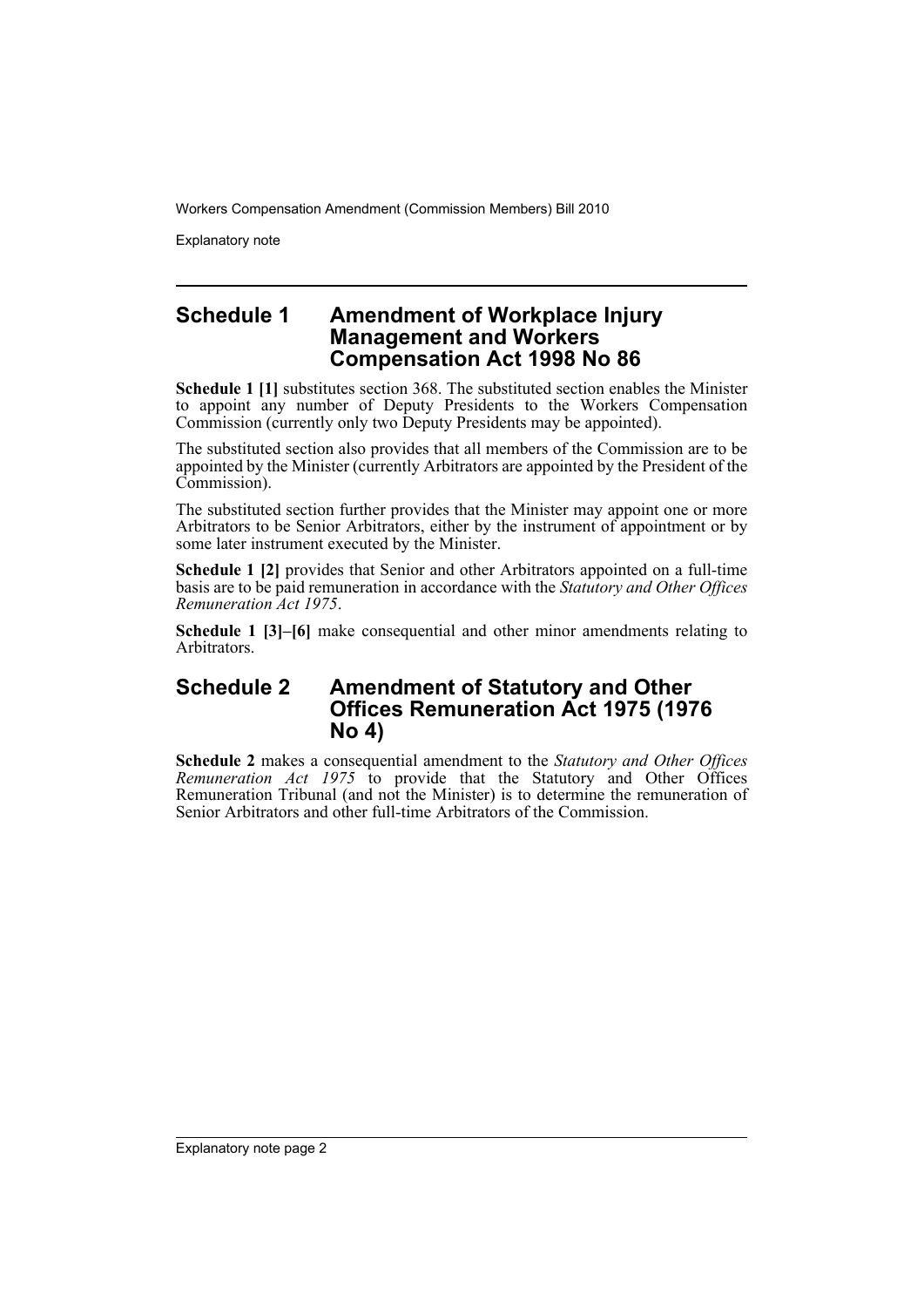First print



New South Wales

## **Workers Compensation Amendment (Commission Members) Bill 2010**

## **Contents**

|            |                                                                                     | Page |
|------------|-------------------------------------------------------------------------------------|------|
|            | Name of Act                                                                         |      |
| 2          | Commencement                                                                        | 2.   |
| Schedule 1 | Amendment of Workplace Injury Management and Workers<br>Compensation Act 1998 No 86 |      |
| Schedule 2 | Amendment of Statutory and Other Offices Remuneration<br>Act 1975 (1976 No 4)       | 5.   |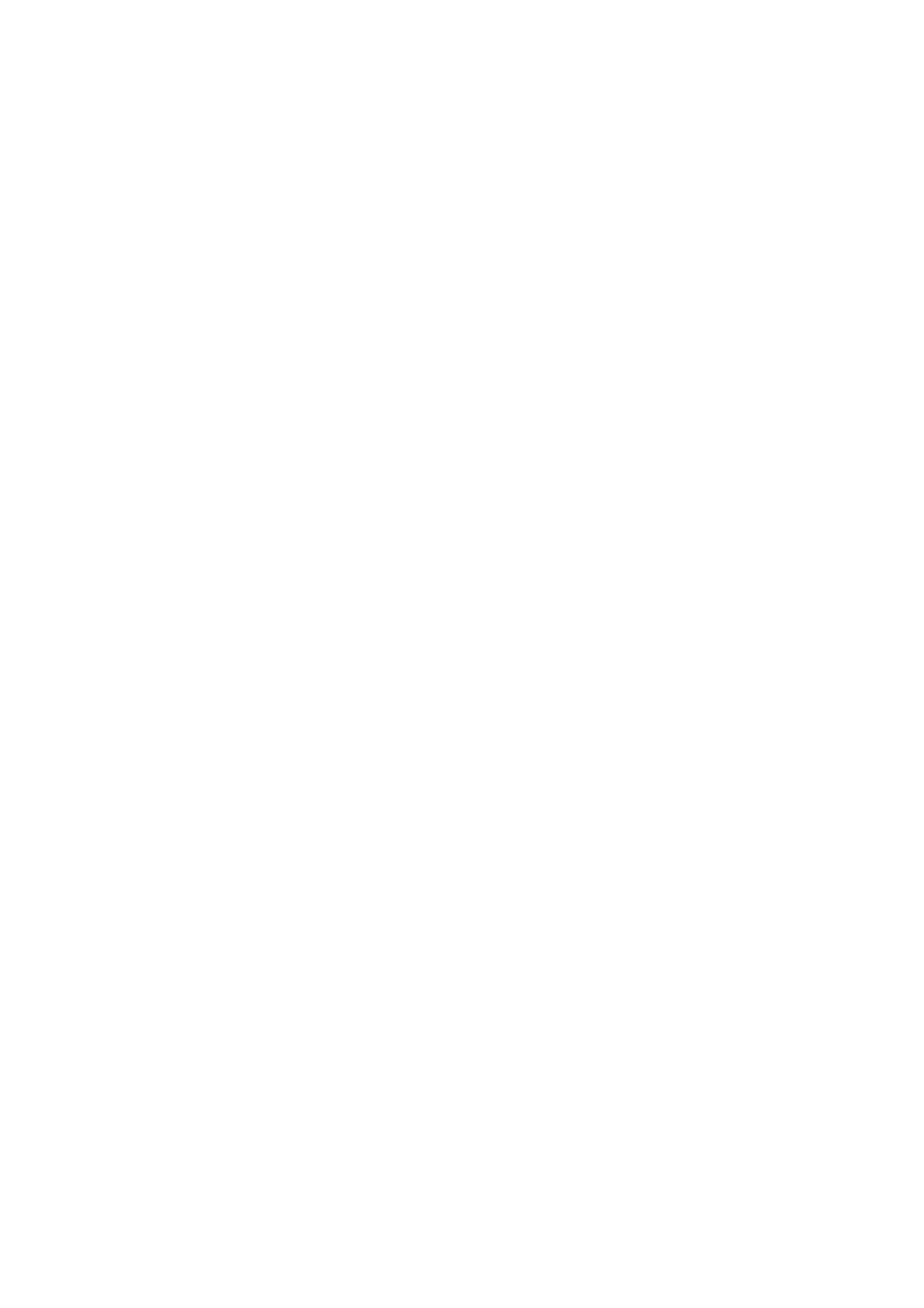

New South Wales

## **Workers Compensation Amendment (Commission Members) Bill 2010**

No , 2010

### **A Bill for**

An Act to amend the *Workplace Injury Management and Workers Compensation Act 1998* with respect to the members of the Workers Compensation Commission; and to make a consequential amendment to the *Statutory and Other Offices Remuneration Act 1975*.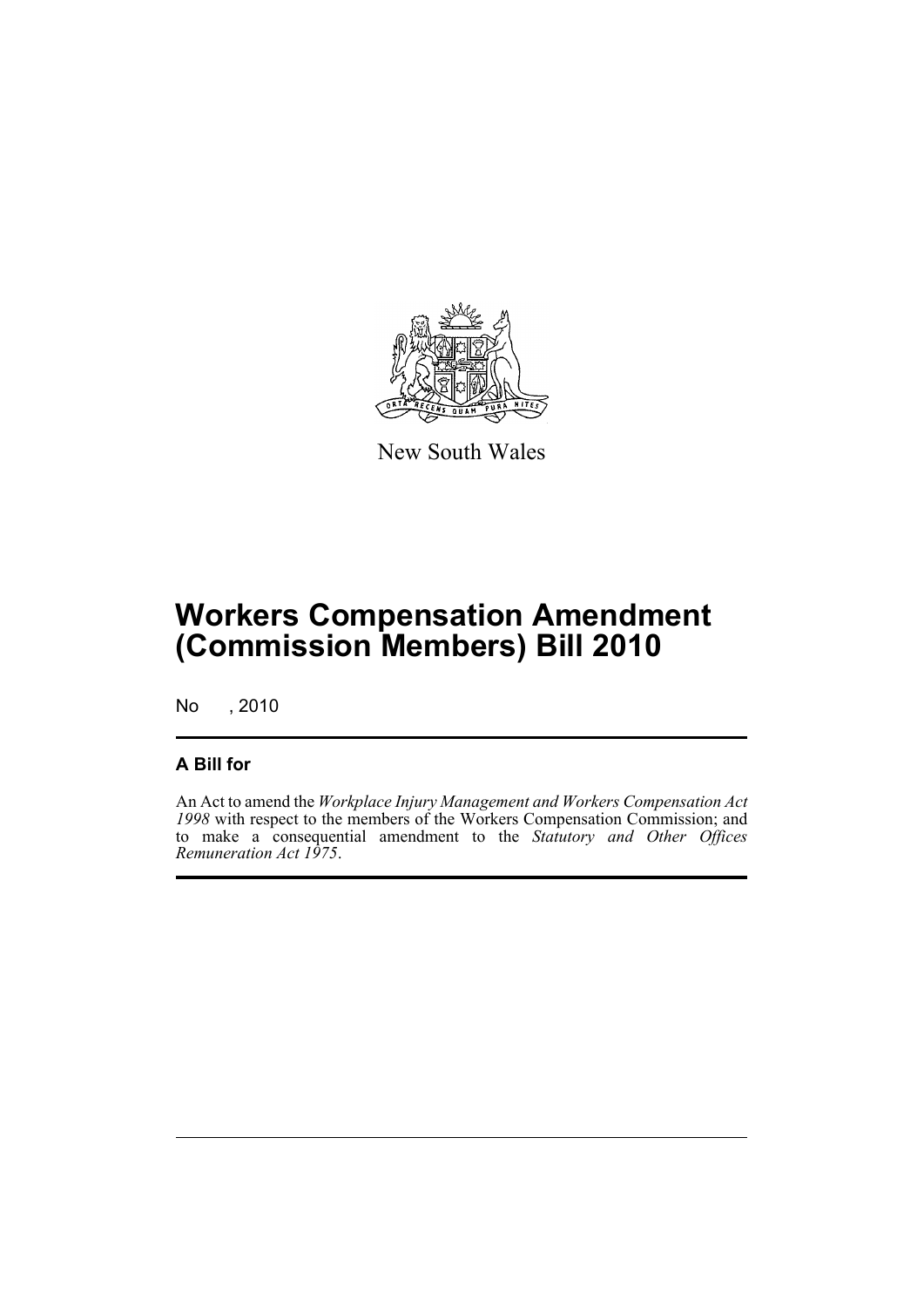<span id="page-5-1"></span><span id="page-5-0"></span>

| The Legislature of New South Wales enacts:                                              | 1      |
|-----------------------------------------------------------------------------------------|--------|
| Name of Act                                                                             |        |
| This Act is the <i>Workers</i> Compensation Amendment (Commission<br>Members) Act 2010. | 3<br>4 |
| Commencement                                                                            | -5     |
| This Act commences on the date of assent to this Act.                                   | 6      |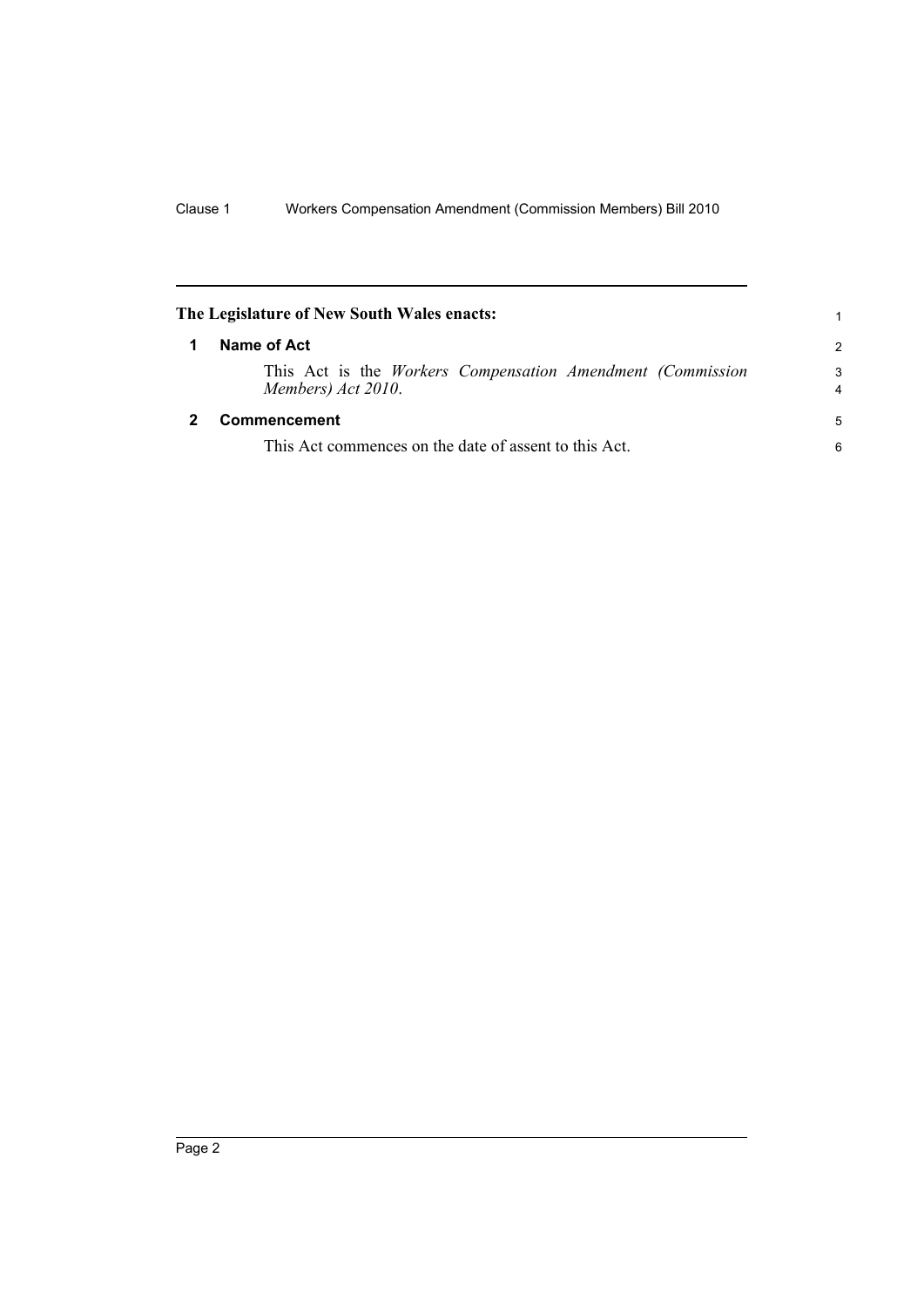Amendment of Workplace Injury Management and Workers Compensation Act 1998 No 86 Schedule 1

### <span id="page-6-0"></span>**Schedule 1 Amendment of Workplace Injury Management and Workers Compensation Act 1998 No 86**

|     |                                   |                    | Compensation Act 1998 No 86                                                                                                                                                                      | 3                    |
|-----|-----------------------------------|--------------------|--------------------------------------------------------------------------------------------------------------------------------------------------------------------------------------------------|----------------------|
| [1] |                                   | <b>Section 368</b> |                                                                                                                                                                                                  | 4                    |
|     | Omit the section. Insert instead: |                    |                                                                                                                                                                                                  | 5                    |
|     | 368                               |                    | <b>Members of Commission</b>                                                                                                                                                                     | 6                    |
|     |                                   | (1)                | The Commission consists of the following members:                                                                                                                                                | $\overline{7}$       |
|     |                                   |                    | a President,<br>(a)                                                                                                                                                                              | 8                    |
|     |                                   |                    | Deputy Presidents,<br>(b)                                                                                                                                                                        | 9                    |
|     |                                   |                    | a Registrar,<br>(c)                                                                                                                                                                              | 10                   |
|     |                                   |                    | Arbitrators.<br>(d)                                                                                                                                                                              | 11                   |
|     |                                   | (2)                | The members of the Commission are to be appointed by the<br>Minister.                                                                                                                            | 12<br>13             |
|     |                                   | (3)                | The instrument of appointment of a member is to specify whether<br>a member has been appointed as:                                                                                               | 14<br>15             |
|     |                                   |                    | the President, or<br>(a)                                                                                                                                                                         | 16                   |
|     |                                   |                    | a Deputy President, or<br>(b)                                                                                                                                                                    | 17                   |
|     |                                   |                    | the Registrar, or<br>(c)                                                                                                                                                                         | 18                   |
|     |                                   |                    | an Arbitrator.<br>(d)                                                                                                                                                                            | 19                   |
|     |                                   | (4)                | One or more of the Arbitrators may be appointed as a Senior<br>Arbitrator, either by the instrument of appointment of the<br>Arbitrator or by a later instrument executed by the Minister.       | 20<br>21<br>22       |
| [2] |                                   |                    | Schedule 5 Provisions relating to members of Commission                                                                                                                                          | 23                   |
|     |                                   |                    | Omit clause 4. Insert instead:                                                                                                                                                                   | 24                   |
|     | 4                                 |                    | Remuneration                                                                                                                                                                                     | 25                   |
|     |                                   | (1)                | The following are entitled to be paid remuneration (including<br>travelling and subsistence allowances) in accordance with the<br>Statutory and Other Offices Remuneration Act 1975:             | 26<br>27<br>28       |
|     |                                   |                    | a Presidential member,<br>(a)                                                                                                                                                                    | 29                   |
|     |                                   |                    | (b)<br>the Registrar,                                                                                                                                                                            | 30                   |
|     |                                   |                    | a Senior Arbitrator or any other Arbitrator appointed on a<br>(c)<br>full-time basis by the instrument of appointment of the<br>Arbitrator or by a later instrument executed by the<br>Minister. | 31<br>32<br>33<br>34 |
|     |                                   |                    |                                                                                                                                                                                                  |                      |

1 2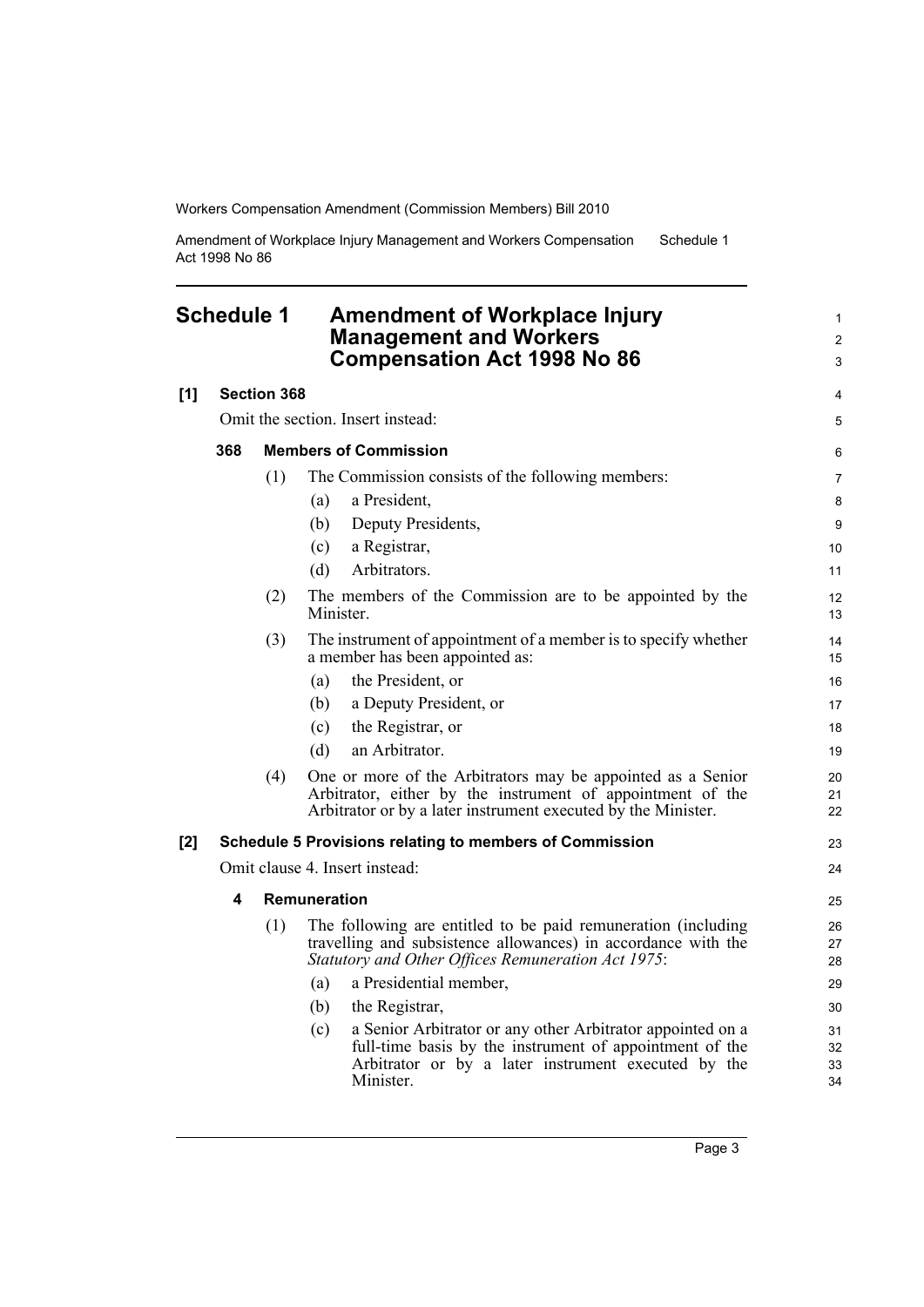Schedule 1 Amendment of Workplace Injury Management and Workers Compensation Act 1998 No 86

|     |                                 | (2)  | Any other Arbitrator is entitled to be paid such remuneration<br>(including travelling and subsistence allowances) in respect of<br>work done as a member of the Commission as the Minister may<br>from time to time determine in respect of the Arbitrator.                     | 1<br>$\overline{\mathbf{c}}$<br>3<br>4 |
|-----|---------------------------------|------|----------------------------------------------------------------------------------------------------------------------------------------------------------------------------------------------------------------------------------------------------------------------------------|----------------------------------------|
| [3] |                                 |      | Schedule 5, clause 6 Vacancy in office                                                                                                                                                                                                                                           | 5                                      |
|     |                                 |      | Omit "(other than an Arbitrator)" from clause 6 (2).                                                                                                                                                                                                                             | 6                                      |
| [4] |                                 |      | Schedule 5, clause 6 (3)                                                                                                                                                                                                                                                         | 7                                      |
|     |                                 |      | Omit the subclause.                                                                                                                                                                                                                                                              | 8                                      |
| [5] |                                 |      | <b>Schedule 5, clause 8 Seniority</b>                                                                                                                                                                                                                                            | 9                                      |
|     | Insert after clause $8(1)(c)$ : |      | 10                                                                                                                                                                                                                                                                               |                                        |
|     |                                 | (c1) | Senior Arbitrators according to the days on which their<br>appointments took effect or, if the appointments of 2 of them took<br>effect on the same day, according to the precedence assigned to<br>them by their instruments of appointment,                                    | 11<br>12<br>13<br>14                   |
| [6] |                                 |      | Schedule 5, clause 13                                                                                                                                                                                                                                                            | 15                                     |
|     |                                 |      | Insert after clause 12:                                                                                                                                                                                                                                                          | 16                                     |
|     | 13                              |      | 2010 Amending Act-saving of existing appointments                                                                                                                                                                                                                                | 17                                     |
|     |                                 | (1)  | The substitution of section 368 of this Act by the Workers<br>Compensation Amendment (Commission Members) Act 2010<br>does not affect the continuity in office of any member of the<br>Commission<br>holding office<br>immediately<br>before<br>the<br>commencement of that Act. | 18<br>19<br>20<br>21<br>22             |
|     |                                 | (2)  | An Arbitrator holding office immediately before<br>the<br>commencement of that Act is eligible to be appointed as a Senior<br>Arbitrator or on a full-time basis                                                                                                                 | 23<br>24<br>25                         |
|     |                                 |      |                                                                                                                                                                                                                                                                                  |                                        |